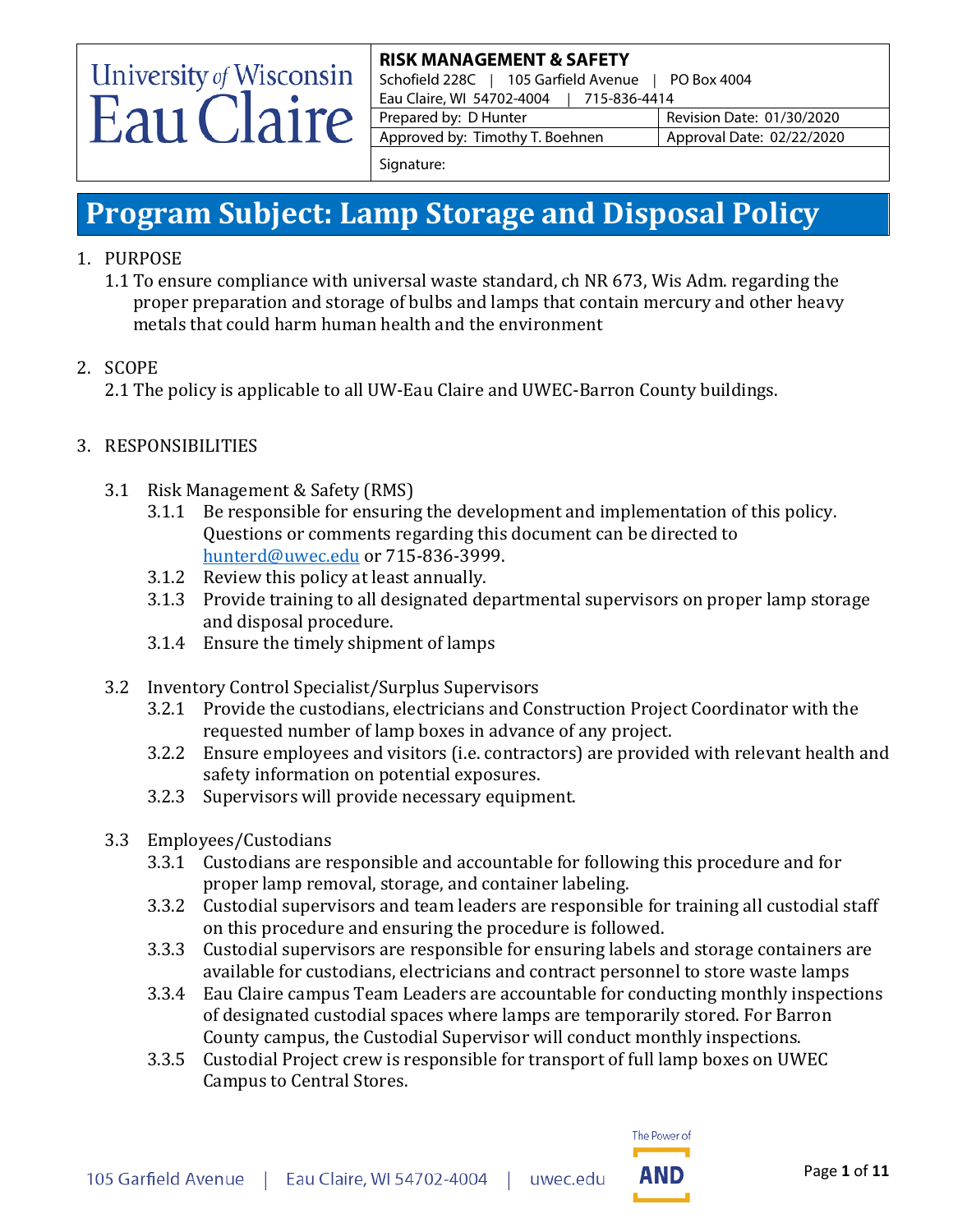Schofield 228C | 105 Garfield Avenue | PO Box 4004 Eau Claire, WI 54702-4004 | 715-836-4414

Prepared by: D Hunter Revision Date:

# **Program Subject: Lamp Storage and Disposal Policy**

3.4 Electricians

University of Wisconsin

- 3.4.1 Electricians are responsible for lamp removal, containment, safe transport and proper storage of lamps in the designated lamp storage locations as mentioned in Section 12. If a new container must be started in order to properly store lamp(s).
- 3.5 Construction Project Coordinator<br>3.5.1 The Project Coordinator wl
	- The Project Coordinator who is accountable for overseeing contract personnel engaged in lamping activities as part of a building project is responsible for ensuring that waste lamps are transported to a designated campus storage location, as defined in Sect.12 below and for storing lamps in their proper container(s).
- 3.6 Inventory Control Specialist/Surplus Supervisor Construction Project Coordinator
	- 3.6.1 Inventory Control Specialist will provide the custodians, electricians and Construction Project Coordinator with the requested number of lamp boxes in advance of any project
	- 3.6.2 Inventory Control Specialist is responsible for notifying Custodial Services, Facilities Shop Supervisor and the Construction Project Coordinator three weeks in advance of an upcoming shipment for waste lamps and request that bulbs needing to be shipped be brought to Central Stores within two weeks of ship date.
		- 3.6.2.1 Central Stores is the central accumulation area (CAA) for collecting waste lamps and preparing for contractor to pick up with hazardous waste shipment on the UW-Eau Claire campus.
		- 3.6.2.2 The Physical Plant is the CAA for collecting waste lamps on the UWEC Barron County campus.
- 3.7 Central Stores Lamp Coordinator and/or UW-Barron County Custodial Supervisor
	- Responsible for providing the EHS Manager with a final count of all waste lamps types.
	- 3.7.2 Responsible for preparing for shipment of waste lamps.
		- 3.7.2.1 Lamps are placed on a pallet, shrink-wrapped and inventory of waste lamps is attached.

#### 4. PROGRAM COMPONENTS

- 4.1 Safety Statement
	- 4.1.1 It is important to follow proper procedures for the safe handling, packaging and inventorying of both new and used lamps. All precautions should be taken to eliminate breakage of lamps.
	- 4.1.2 Gloves are advised to be worn when handling broken lamps.
	- 4.1.3 Despite claims by manufacturers that "green" lamps (green end and compact fluorescents) can be safely landfilled, CFLs contain trace amounts of mercury and should be properly recycled. If lamps are disposed of instead of recycled, information

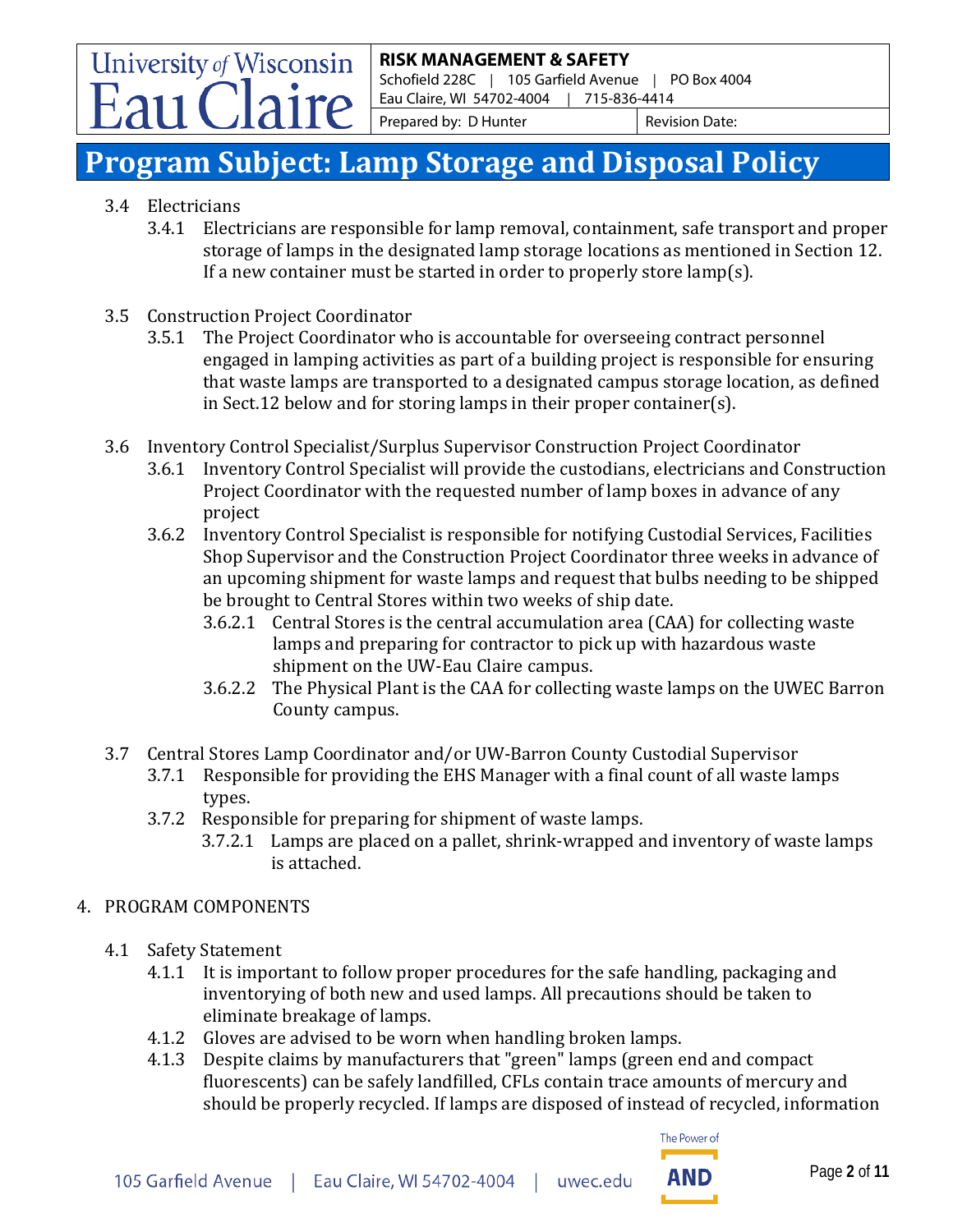Schofield 228C | 105 Garfield Avenue | PO Box 4004 Eau Claire, WI 54702-4004 | 715-836-4414

Prepared by: D Hunter Revision Date:

# **Program Subject: Lamp Storage and Disposal Policy**

such as chemical analysis must be provided to demonstrate that the waste lamps are not hazardous. Consequently, all green end and compact fluorescent lamps must be recycled.

- 4.1.4 All personnel handling lamps must follow Section 8.2 if a lamp should break.
- 4.2 Applicability

University of Wisconsin

- 4.2.1 Lamp replacement is the responsibility of all electricians, custodians, and project managers who involve contract personnel and all supervisors who oversee proper lamp storage and disposal.
- 4.3 Definitions
	- 4.3.1 SOP Standard Operating Procedure
	- 4.3.2 PPE Personal Protective Equipment
	- 4.3.3 CAA Central Accumulation Area
	- 4.3.4 Central Stores aka Eau Claire Stores and Receiving
	- 4.3.5 CFL compact fluorescent lamps
	- 4.3.6 EHS Environmental Health & Safety Manager, aka Hazardous Waste Manager
	- 4.3.7 Team Leaders aka Lead Custodians
- 4.4 Approved Products & Equipment Needed
	- 4.4.1 Cardboard containers for 2-foot lamps
	- 4.4.2 Cardboard containers for 4-foot lamps
	- 4.4.3 Cardboard containers for 8-foot lamps, if applicable
	- 4.4.4 Duct tape or packaging tape for broken labels
	- 4.4.5 Universal waste labels (Appendix A)
	- 4.4.6 Covered Container for specialty lamps
	- 4.4.7 Covered Containers for broken lamps<br>4.4.8 Stiff paper or rigid cardboard for colle
	- Stiff paper or rigid cardboard for collecting mercury beads
	- 4.4.9 Gloves and safety goggles advised

### 4.5 Locations:

- 4.5.1 Brewer/Zorn 182
- 4.5.2 Centennial 1927<br>4.5.3 Crest Wellness 1
- 4.5.3 Crest Wellness 123
- 4.5.4 Davies Center 405<br>4.5.5 Haas Fine Arts 249
- Haas Fine Arts 249
- 4.5.7 Hilltop 19
- 4.5.8 Hibbard Hall 176
- 4.5.9 HSS 126
- 4.5.10 McIntyre Library 1045 (VLL Hall)
- 4.5.11 McPhee 122
- 4.5.12 MCS 126

The Power of

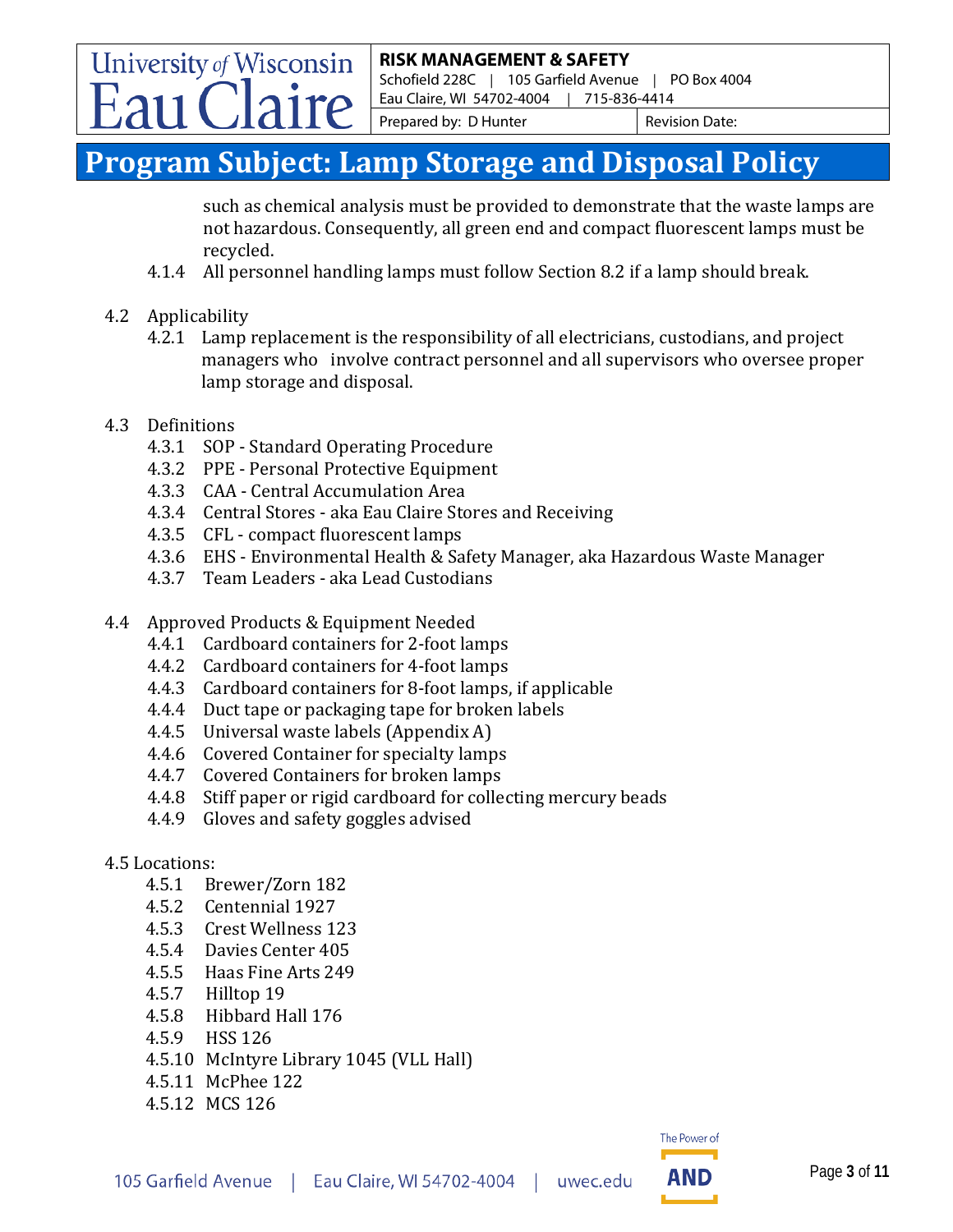Schofield 228C | 105 Garfield Avenue | PO Box 4004 Eau Claire, WI 54702-4004 | 715-836-4414

Prepared by: D Hunter Revision Date:

# **Program Subject: Lamp Storage and Disposal Policy**

4.5.13 Nursing 115

University of Wisconsin

- 4.5.14 Phillips 110E
- 4.5.15 Schneider 213G
- 4.5.16 Schofield 81
- 4.5.17 VLL Hall 1045
- 4.5.18 Bridgman 26
- 4.5.19 Chancellors 03
- 4.5.20 Governors 14 & 32
- 4.5.21 Horan 9
- 4.5.22 Katherine Thomas 21
- 4.5.23 Murray 16
- 4.5.24 Oakridge 9
- 4.5.25 Putnam 110
- 4.5.26 Sutherland 50
- 4.5.27 Towers 36
- 4.5.28 The Suites Room #
- 4.5.29 Barron County Physical Plant

### 5. PROCEDURE

- 5.1 Once lamps have been removed from service proceed with the following:
	- 5.1.1 Store all lamps in designated storage areas, as defined in Sect.12 below.
	- 5.1.2 Place lamps carefully into container as to avoid breakage.
		- 5.1.2.1 Lamps are to be properly stored in either their original container or an approved container for used lamps.
		- 5.1.2.2 Lamps should be packaged in containers that protect the lamps during the storage and transport. Acceptable containers include cardboard boxes, fiber drums, or containers with a poly liner.
		- 5.1.2.3 Lamp containers can be ordered through your supervisor, who can obtain from Central Stores.
		- 5.1.2.4 Used and new lamps are not to be comingled in a container.
		- 5.1.2.5 Under no circumstances are lamps to be stored outside of a container, left singly by themselves or left in any spaces other than the designated locations and secured per this procedure.
	- 5.1.3 Packaging Guidelines for Straight Fluorescent Lamps
		- 5.1.3.1 DO NOT tape lamps together.
		- 5.1.3.2 DO NOT place items other than fluorescent lamps into containers.
		- 5.1.3.3 When reusing boxes after a retrofit, remember switching from T12 to T8 boxes will result in a diameter differential. Figure that T12 lamps will be 50% wider than T8 lamps.
		- 5.1.3.4 Always fill containers to capacity; Use packing material such as newspapers, egg crate inserts, etcetera to fill void space in order to prevent breakage.

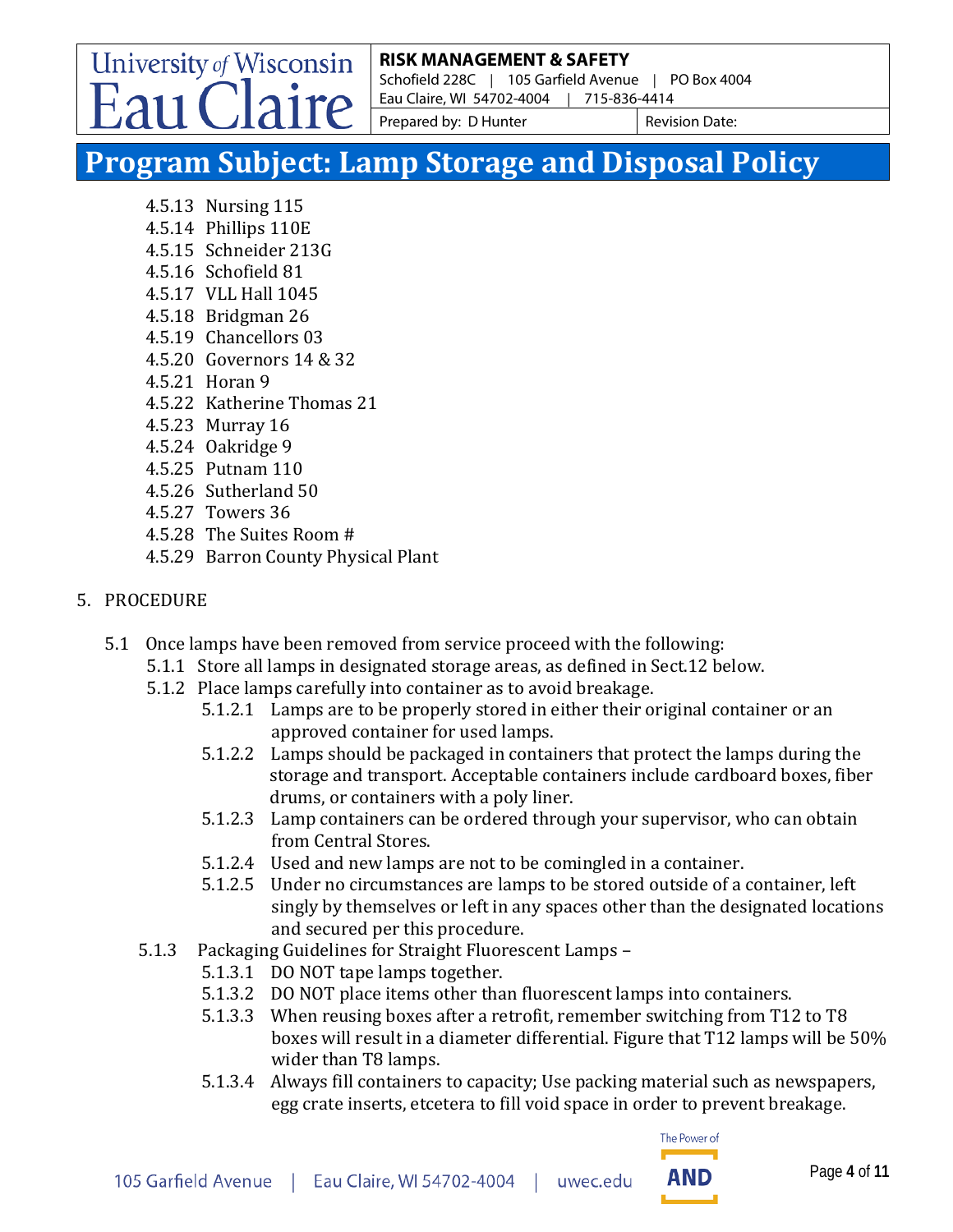Schofield 228C | 105 Garfield Avenue | PO Box 4004 Eau Claire, WI 54702-4004 | 715-836-4414

Prepared by: D Hunter Revision Date:

# **Program Subject: Lamp Storage and Disposal Policy**

- 5.1.3.5 Ensure container is "closed" except when adding waste lamps. If using cardboard box, fold and tuck the flaps and/or seal flaps with tape. Packaging tape is recommended.
	- a. When final lamp is added to box, secure box ends with packaging tape. LAMPS MUST NOT BE EXPOSED OR PROTRUDING FROM CONTAINER.
- 5.1.4 Packaging Guidelines for Specialty Lamps
	- 5.1.4.1 HID and Compact lamps must be packaged in cardboard boxes, fiber drum, or in cubic yard boxes.
	- 5.1.4.2 Sort all specialty fluorescent lamps by type. DO NOT MIX specialty fluorescent lamps.
	- 5.1.4.3 Place lamps in a drum, or appropriately sized box, or cubic yard box (e.g. "Gaylord").
	- 5.1.4.4 U-Tubes must be packaged in four (4) foot lamp boxes, or in fiber lamp drums.
	- 5.1.4.5 Always fill drums to capacity; Use packing material to fill void space in order to prevent breakage.
- 5.1.5 Label container as soon as the first lamp is placed in storage container.
	- 5.1.5.1 Labels can be obtained from the Custodial Services Department (715-836- 5817).
	- 5.1.5.2 Adhere "**Universal Waste-Lamps**" label to each storage container at END of box. See Appendix A for label.
		- a. Writing "Bulbs" on box is not proper labeling.
	- 5.1.5.3 Label each box with the accumulation start date (the date the first waste lamp is placed in the box).
	- 5.1.5.4 Record on label the length and type of lamp contained within.
	- 5.1.5.5 Record on label the building and room number of where lamps are stored.
	- 5.1.5.6 When containers are full and ready for final closure, enter the LAMP quantity on the label of each box or container.
- 5.2 Broken Lamp Management

University of Wisconsin

- 5.2.1 If a mercury-containing lamp accidently breaks or shows evidence of leakage, spillage or damage, the material must be cleaned up immediately.
- 5.2.2 Place contents in a sturdy, sealed plastic bag that is compatible with the lamps' contents.
	- 5.1.5.1 Do not use metal containers to store broken lamps, as metal containers may absorb mercury, making the entire container subject to hazardous waste requirements.
- 5.2.3 Refer to EPA's recommendations for [cleaning up a broken bulb.](https://www.epa.gov/cfl/cleaning-broken-cfl)
- 5.2.4 Ensure the container is "closed" except when adding broken waste lamps.
- 5.2.5 Label the container as "Hazardous Waste-**Broken** Lamp(s)".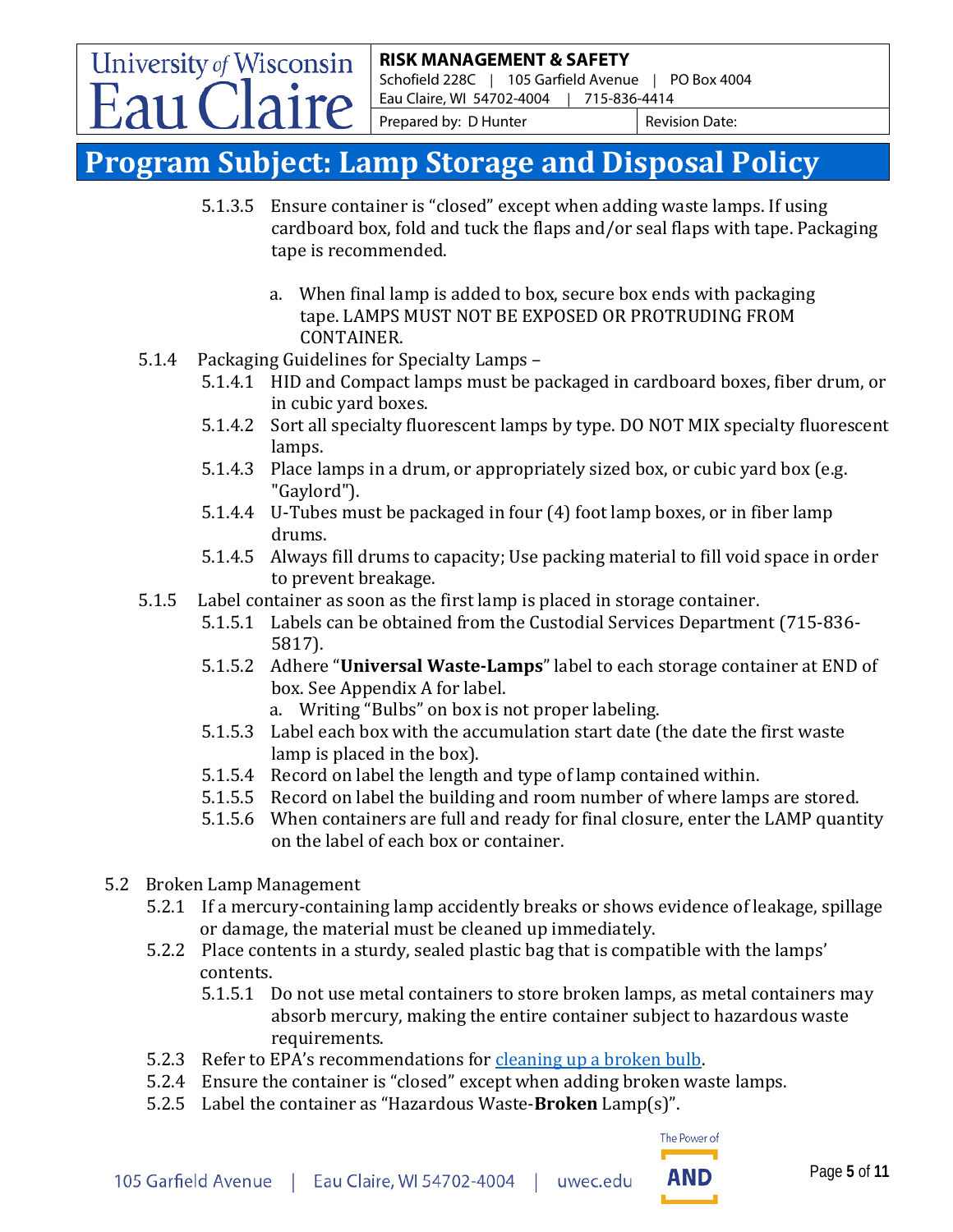Schofield 228C | 105 Garfield Avenue | PO Box 4004 Eau Claire, WI 54702-4004 | 715-836-4414

Prepared by: D Hunter Revision Date:

# **Program Subject: Lamp Storage and Disposal Policy**

- 5.2.6 Mark the container with the date, number of bulbs, and type of broken bulb(s).
- 5.2.7 Broken lamps should be placed in a separate designated non-metal container in the lamp storage area within Central Stores. Broken lamps from Barron County are to be stored in the Physical Plant lamp storage area.
- 5.3 Inspection

University of Wisconsin

- 5.3.1 UW-EC Custodial Team Leaders will conduct a monthly inspection of the lamp storage areas and document findings on the inspection log (Appendix B). UW-Barron County Custodial Supervisor will perform a monthly inspection of lamp storage area.
	- 5.3.1.1 Completed inspection logs should remain at the storage location in the plastic sleeve. Inspection log sheets shall be retained for 5 years, and then forwarded to the EHS Manager.
- 5.4 Pick-up/Removal of universal waste (Lamps all types) applies to UW-EC campus only
	- 5.4.1 Custodial Team Leaders will contact the Project crew for removal of full containers. 5.4.1.1 All boxes must be inspected by the Custodial Team Leader before it can be removed from the area.
		- 5.4.1.2 Containers must be full, and the boxes sealed and labeled.
		- 5.4.1.3 Label must be applied on the end of each container.
	- 5.4.2 Project Crew will ensure containers are properly secured and labeled prior to moving to Central Store's central accumulation area.
		- 5.4.2.1 Project Crew should coordinate with Central Stores (836-5555) before bulbs are delivered to ensure staff is on site to accept and promptly care for bulbs.
- 5.5 Prepare lamps for shipment
	- 5.5.1 Ensure storage containers are sealed and labeled.
	- 5.5.2 Prepare a count of all lamps to be shipped by type.
	- 5.5.3 Complete inventory form (Appendix C).
	- 5.5.4 Place lamp containers on pallet(s) and shrink-wrap. Ensure completed inventory form of waste lamps is enclosed within shrink wrap.<br>5.5.5 Notify EHS Manager of the number of pallets to
	- 5.5.5 Notify EHS Manager of the number of pallets to be shipped, along with the count of lamps by type.
- 6. STORAGE ONSITE
	- 6.1 Lamps may be stored on site for up to one year from when the first lamp is collected. Beginning October 1, 2019, lamps will be transported off-site with hazardous waste shipments. Consult Hazardous Waste Manager for shipping date.
- 7. TRAINING

The Power of

AND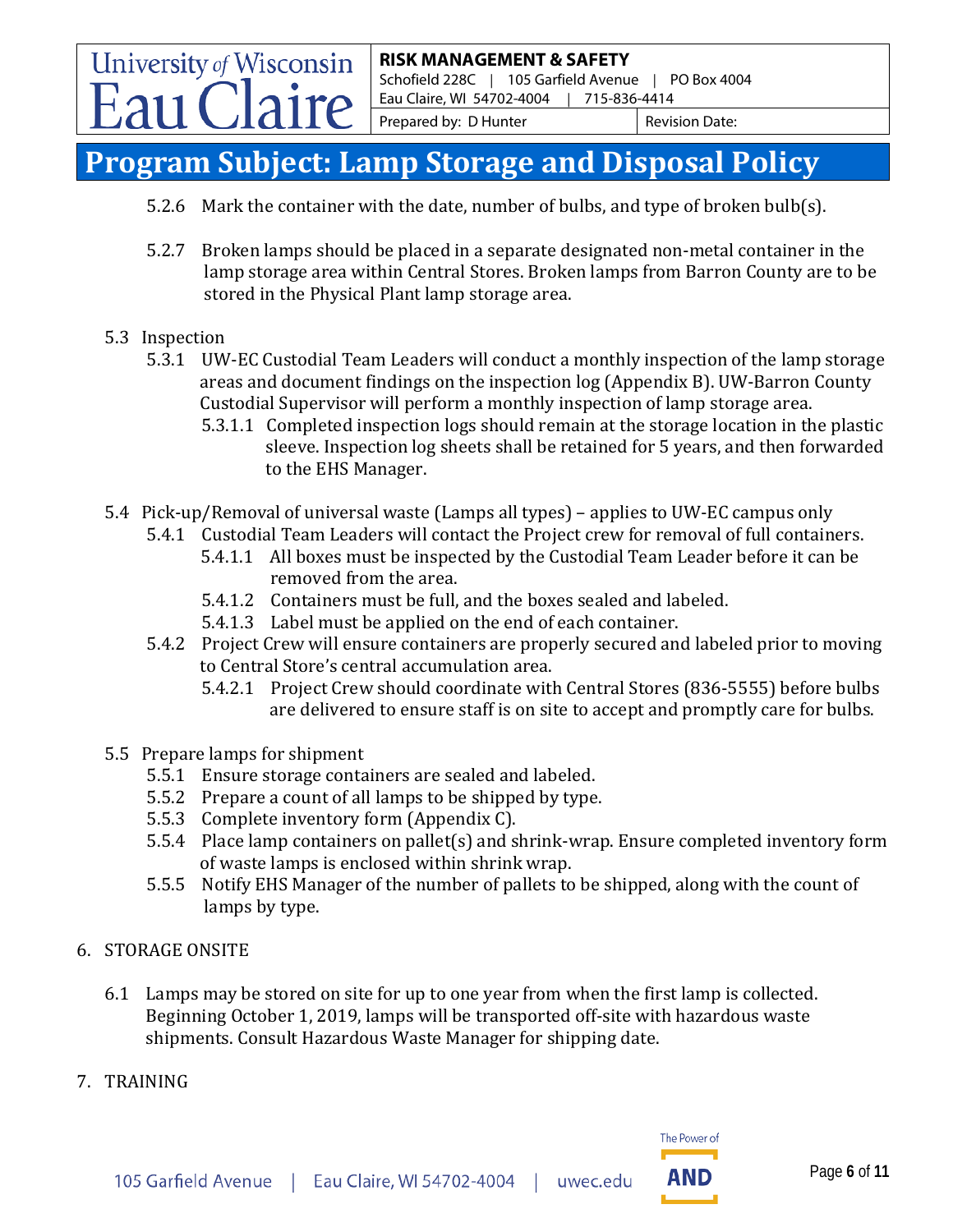Schofield 228C | 105 Garfield Avenue | PO Box 4004 Eau Claire, WI 54702-4004 | 715-836-4414

Prepared by: D Hunter Revision Date:

# **Program Subject: Lamp Storage and Disposal Policy**

- 7.1 All supervisors/Team Leaders involved with used lamps will provide SOP training to new employees within the first month of hire.
- 7.2 Supervisors will review this SOP with their current employees at least annually.<br>7.2.1 Due to the number of custodians and changing responsibilities. UW-Eau (
	- 7.2.1 Due to the number of custodians and changing responsibilities, UW-Eau Claire Custodial Supervisors/ Team Leaders will review this process with staff in monthly/weekly communications.
- 8. RELATED PROCESSES AND DOCUMENTATION
	- 8.1 [Lamp and Bulb Management \(WA-195\)](https://dnr.wi.gov/files/PDF/pubs/wa/WA195.pdf) [PDF]
	- 8.2 [How to Handle Universal Waste: Lamps \(WA-1810\)](https://dnr.wi.gov/files/PDF/pubs/wa/WA1810.pdf) [PDF]
	- 8.3 [EPA's Cleaning Up a Broken CFL](https://www.epa.gov/cfl/cleaning-broken-cfl)

University of Wisconsin

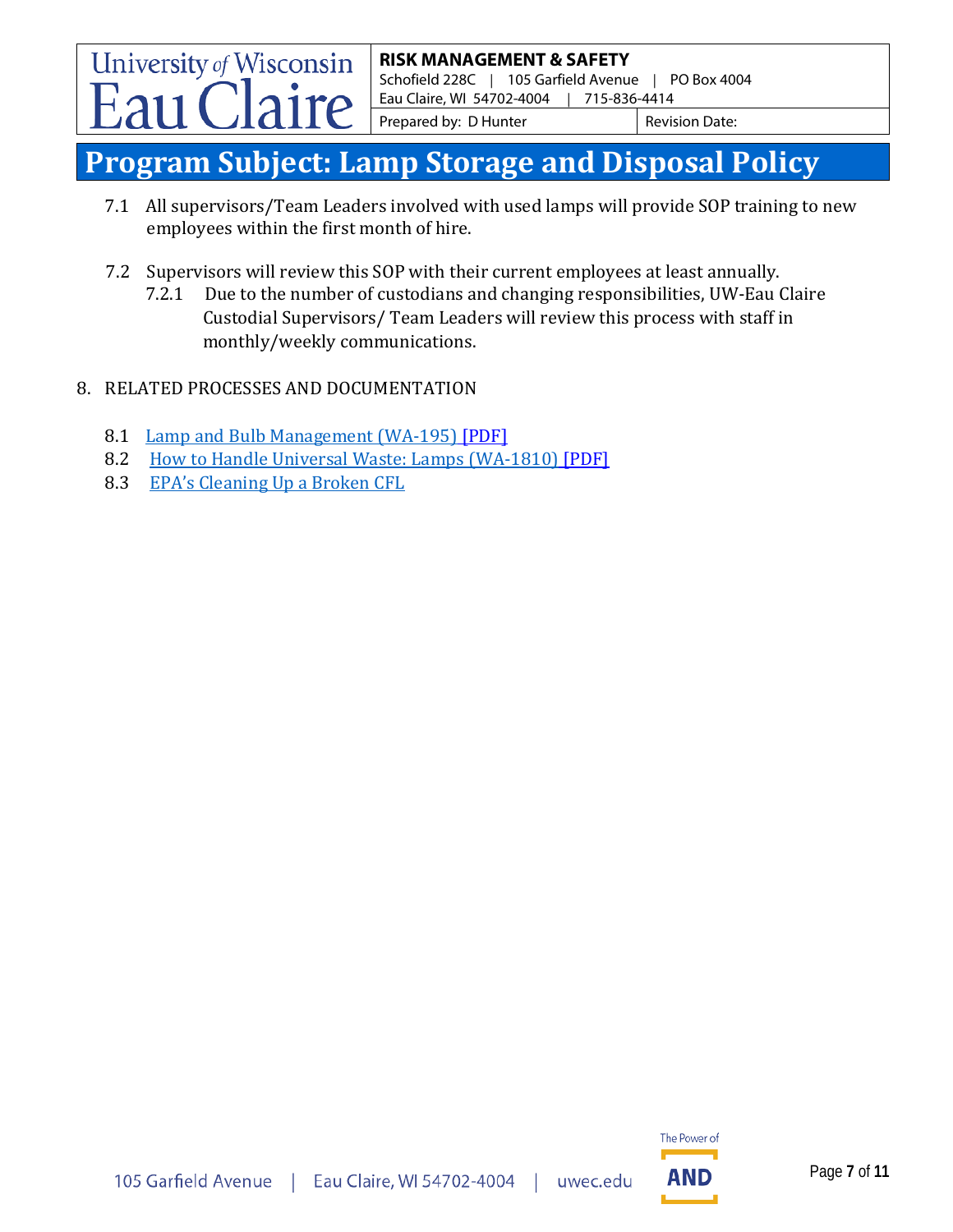University of Wisconsin ire

#### **RISK MANAGEMENT & SAFETY**

Schofield 228C | 105 Garfield Avenue | PO Box 4004 Eau Claire, WI 54702-4004 | 715-836-4414

Prepared by: D Hunter Revision Date:

**Program Subject: Lamp Storage and Disposal Policy**

 **Appendix A** - Monthly Inspection Form

|                                                            | UNIVERSAL WASTE – LAMPS                                    |              |
|------------------------------------------------------------|------------------------------------------------------------|--------------|
|                                                            | Lamp Length _____________ Lamp Type ___________________    |              |
|                                                            |                                                            |              |
|                                                            |                                                            |              |
|                                                            | UNIVERSAL WASTE - LAMPS                                    |              |
|                                                            |                                                            |              |
|                                                            | Lamp Length _________________ Lamp Type __________________ |              |
|                                                            |                                                            |              |
|                                                            |                                                            |              |
| <b>Accumulation Start Date</b>                             | UNIVERSAL WASTE - LAMPS                                    |              |
| Lamp Length ____________                                   | Lamp Type _______________                                  |              |
|                                                            |                                                            |              |
| <b>Total Lamp Quantity</b>                                 |                                                            |              |
| 105 Garfield Avenue   Eau Claire, WI 54702-4004   uwec.edu | The Power of<br><b>AND</b>                                 | Page 8 of 11 |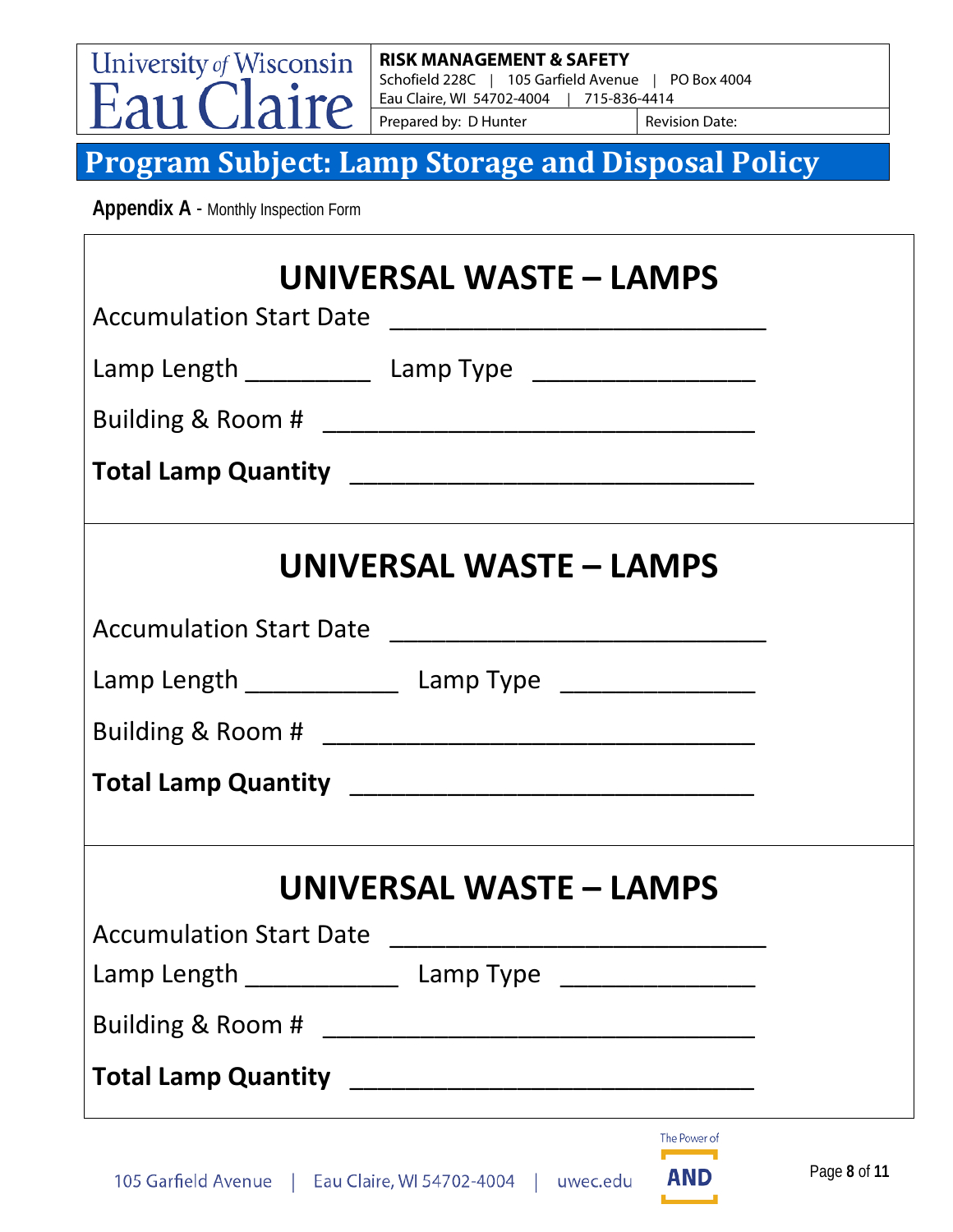Schofield 228C | 105 Garfield Avenue | PO Box 4004 Eau Claire, WI 54702-4004 | 715-836-4414

Prepared by: D Hunter Revision Date:

# **Program Subject: Lamp Storage and Disposal Policy**

**Appendix B- Monthly Inspection Form** 

University of Wisconsin

 $\mathsf{r}\rho$ 

| Monthly Waste Lamp Storage Area Inspection Checklist                                                 |                        |      |      |       |     |      |      |      |       |      |      |      |
|------------------------------------------------------------------------------------------------------|------------------------|------|------|-------|-----|------|------|------|-------|------|------|------|
|                                                                                                      | Lamp Storage Location: |      |      |       |     |      |      |      |       |      |      |      |
| Inspection<br><b>Items</b>                                                                           | Jan.                   | Feb. | Mar. | April | May | June | July | Aug. | Sept. | Oct. | Nov. | Dec. |
| Labeled as<br>"Universal<br>Waste-Lamps"<br>on end of each<br>container                              |                        |      |      |       |     |      |      |      |       |      |      |      |
| Label includes:<br>• Accumulation<br>start date,<br>$\bullet$ lamp type,<br>and<br>• Bldg & room $#$ |                        |      |      |       |     |      |      |      |       |      |      |      |
| Writing on label<br>is legible                                                                       |                        |      |      |       |     |      |      |      |       |      |      |      |
| Containers<br>have not been<br>stored more<br>than 1 year                                            |                        |      |      |       |     |      |      |      |       |      |      |      |
| Boxes are<br>sealed with<br>tape around the<br>box openings                                          |                        |      |      |       |     |      |      |      |       |      |      |      |
| Boxes and<br>lamps are free<br>from leakage,<br>spillage or<br>damage                                |                        |      |      |       |     |      |      |      |       |      |      |      |
| Boxes are not<br>stacked more<br>than 5 feet high                                                    |                        |      |      |       |     |      |      |      |       |      |      |      |
| Inspection<br>Date                                                                                   |                        |      |      |       |     |      |      |      |       |      |      |      |
| Inspector's<br><b>Initials</b>                                                                       |                        |      |      |       |     |      |      |      |       |      |      |      |
| Comments (include date):                                                                             |                        |      |      |       |     |      |      |      |       |      |      |      |

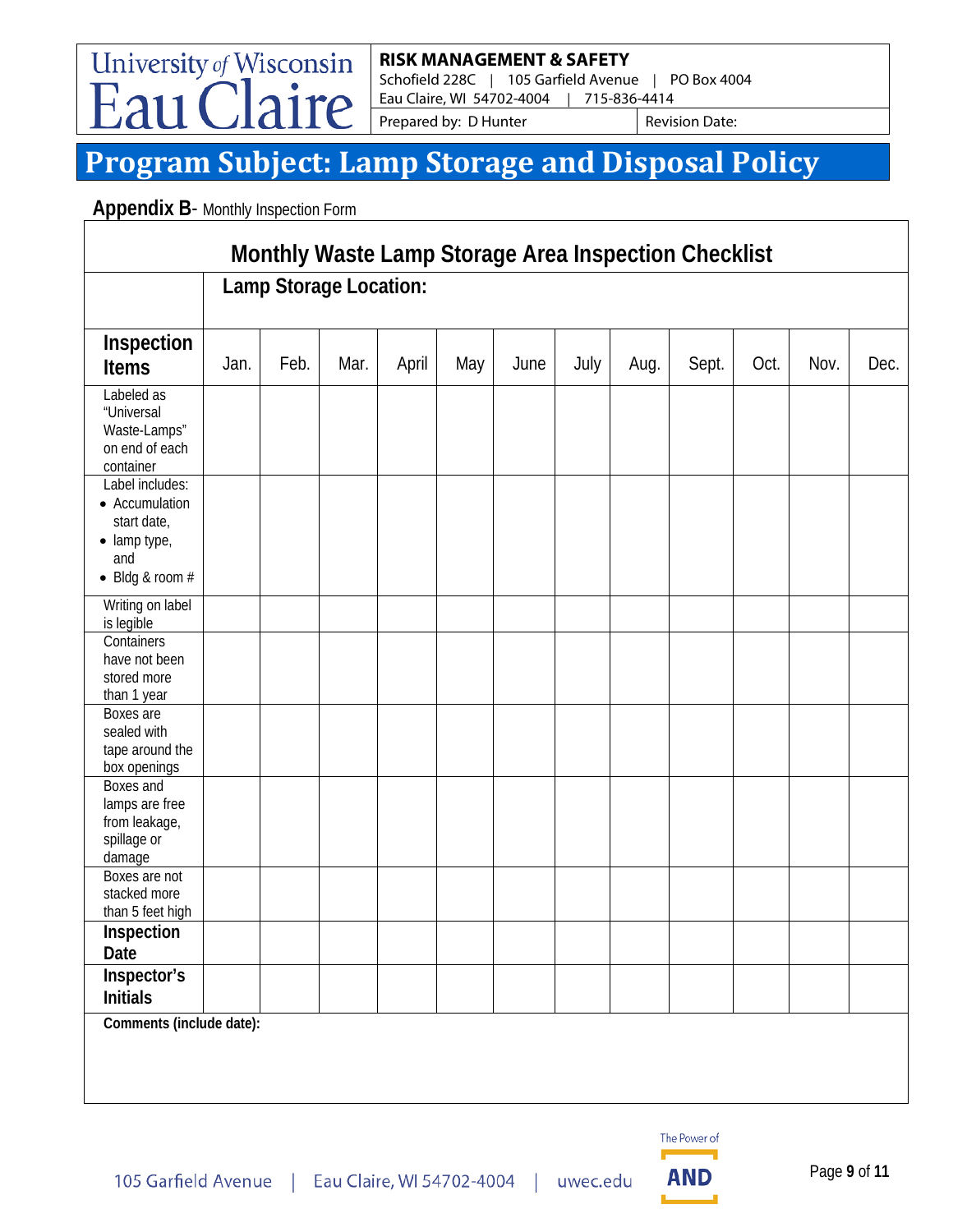University of Wisconsin ire

### **RISK MANAGEMENT & SAFETY**

Schofield 228C | 105 Garfield Avenue | PO Box 4004 Eau Claire, WI 54702-4004 | 715-836-4414

Prepared by: D Hunter Revision Date:

# **Program Subject: Lamp Storage and Disposal Policy**

 **Appendix C**- Lamp Recycling Form

| <b>Lamp Recycling Form</b>                  | <b>Ship Date:</b> |
|---------------------------------------------|-------------------|
| <b>Lamp Type</b>                            | Quantity          |
| <b>Straight Fluorescent-4' or less</b>      |                   |
| <b>Straight Fluorescent- longer than 4'</b> |                   |
| <b>Compact (all sizes)</b>                  |                   |
| <b>U-Shape and Circular</b>                 |                   |
| Spot/Flood/Incandescent                     |                   |
| <b>Mercury Vapor/HID</b>                    |                   |
| Other:                                      |                   |

uwec.edu